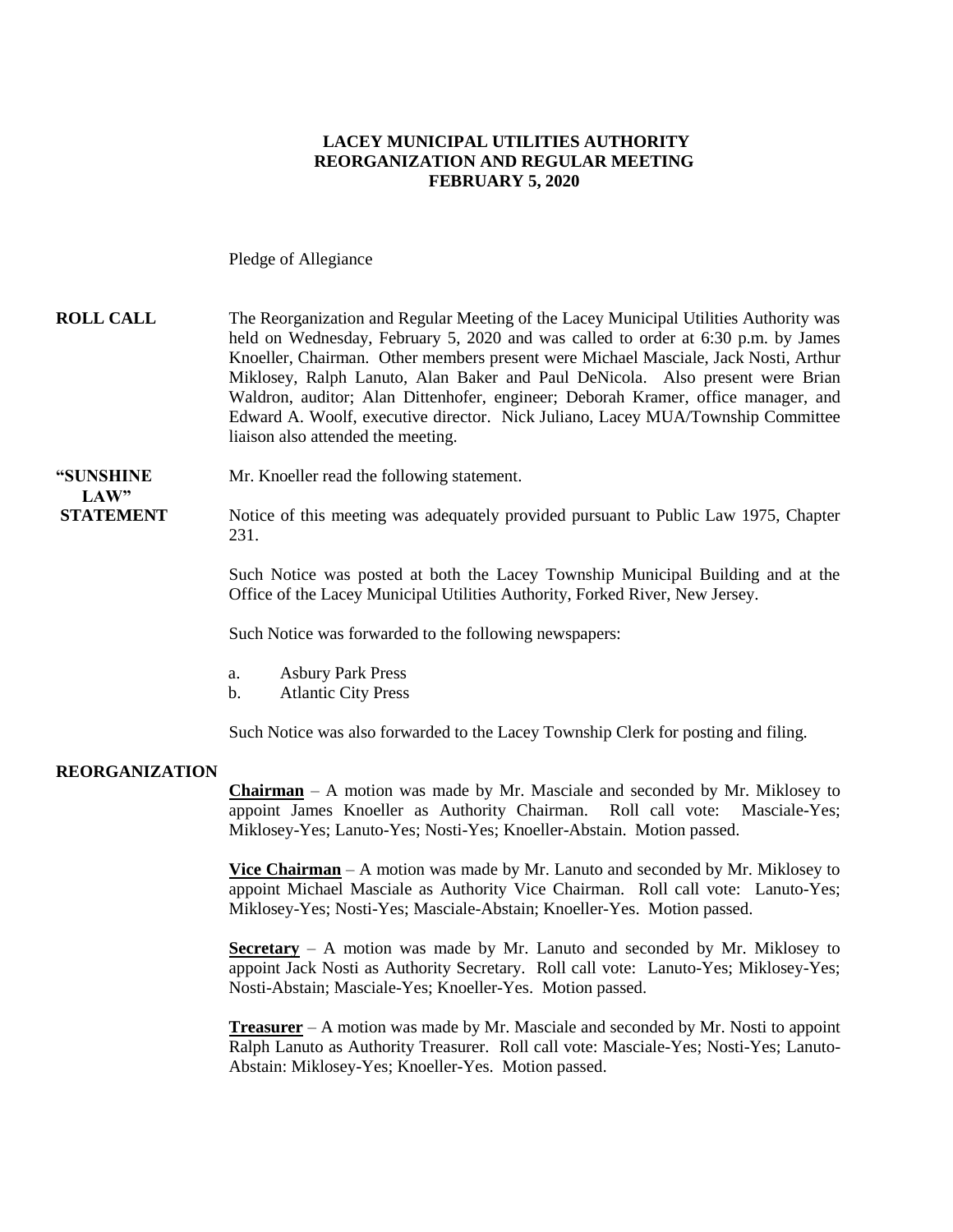## **COMMITTEE**

**APPOINTMENTS**Mr. Knoeller stated he will make the Committee Appointments at the next meeting.

#### **RESOLUTION NO. 2020-07- AUTHORIZE REGULAR MEETING SCHEDULE**

A motion was made by Mr. Masciale and seconded by Mr. Miklosey to adopt *Resolution No. 2020-07, Resolution of the Lacey Municipal Utilities Authority, County of Ocean, State of New Jersey*, *Authorizing Regular Meeting Schedule.* Roll call vote: Masciale-Yes; Miklosey-Yes; Lanuto-Yes; Nosti-Yes; Knoeller-Yes. Motion passed.

## **PROFESSIONAL**

**APPOINTMENTS** Mr. Woolf stated the administrative staff of the Authority received and reviewed the submissions of qualifications for professional service contracts. The Fair and Open process was utilized in determining the most qualified professionals; therefore, he recommends the following professionals be appointed to the Lacey Municipal Utilities Authority.

> **RESOLUTION NO. 2020-08 - APPOINT ENGINEER – REMINGTON AND VERNICK ENGINEERS** - A motion was made by Mr. Nosti and seconded by Mr. Masciale to adopt *Resolution No. 2020-08, Resolution of the Lacey Municipal Utilities Authority, County of Ocean, State of New Jersey, Appointing the Firm Remington and Vernick Engineers as Authority Consulting Engineers*. Roll call vote: Nosti-Yes; Masciale-Yes; Lanuto-Yes; Miklosey-Yes; Knoeller-Yes. Motion passed.

> **RESOLUTION NO. 2020-09 – APPOINT ATTORNEY – THE LAW OFFICES OF CHRISTOPHER J. DASTI, ESQ** – A motion was made by Mr. Nosti and seconded by Mr. Lanuto to adopt *Resolution No. 2020-09, Resolution of the Lacey Municipal Utilities Authority, County of Ocean, State of New Jersey, Appointing The Law Offices of Christopher J. Dasti as Authority Attorney*. Roll call vote: Nosti–Yes; Lanuto-Yes; Miklosey-Yes; Masciale-Yes; Knoeller-Yes. Motion passed.

> **RESOLUTION NO. 2020-10 – APPOINT AUDITOR – JERRY CONATY OF THE FIRM HOLMAN, FRENIA & ALLISON, PC** – A motion was made by Mr. Masciale and seconded by Mr. Lanuto to adopt *Resolution No. 2020-10, Resolution of the Lacey Municipal Utilities Authority, County of Ocean, State of New Jersey, Appointing Jerry Conaty of the Firm Holman, Frenia, & Allison P.C as Authority Auditor*. Roll call vote: Masciale-Yes; Lanuto-Yes; Miklosey-Yes; Nosti-Yes; Knoeller-Yes. Motion passed.

> **RESOLUTION NO. 2020-12 – APPOINT LABOR COUNSEL – CHRISTOPHER J. DASTI** – A motion was made by Mr. Nosti and seconded by Mr. Miklosey to adopt *Resolution No. 2020-12, Resolution of the Lacey Municipal Utilities Authority, County of Ocean, State of New Jersey, Appointing Christopher J. Dasti as Authority Labor Counsel*. Roll call vote: Nosti-Yes; Miklosey-Yes; Lanuto-Yes; Masciale-Yes; Knoeller-Yes. Motion passed.

> **RESOLUTION NO. 2020-13 – APPOINT BOND COUNSEL - GLUCK WALRATH, LLP** – A motion was made by Mr. Nosti and seconded by Mr. Miklosey to adopt *Resolution No. 2020-13, Resolution of the Lacey Municipal Utilities Authority, County of Ocean, State of New Jersey, Appointing Gluck Walrath, LLP as Authority*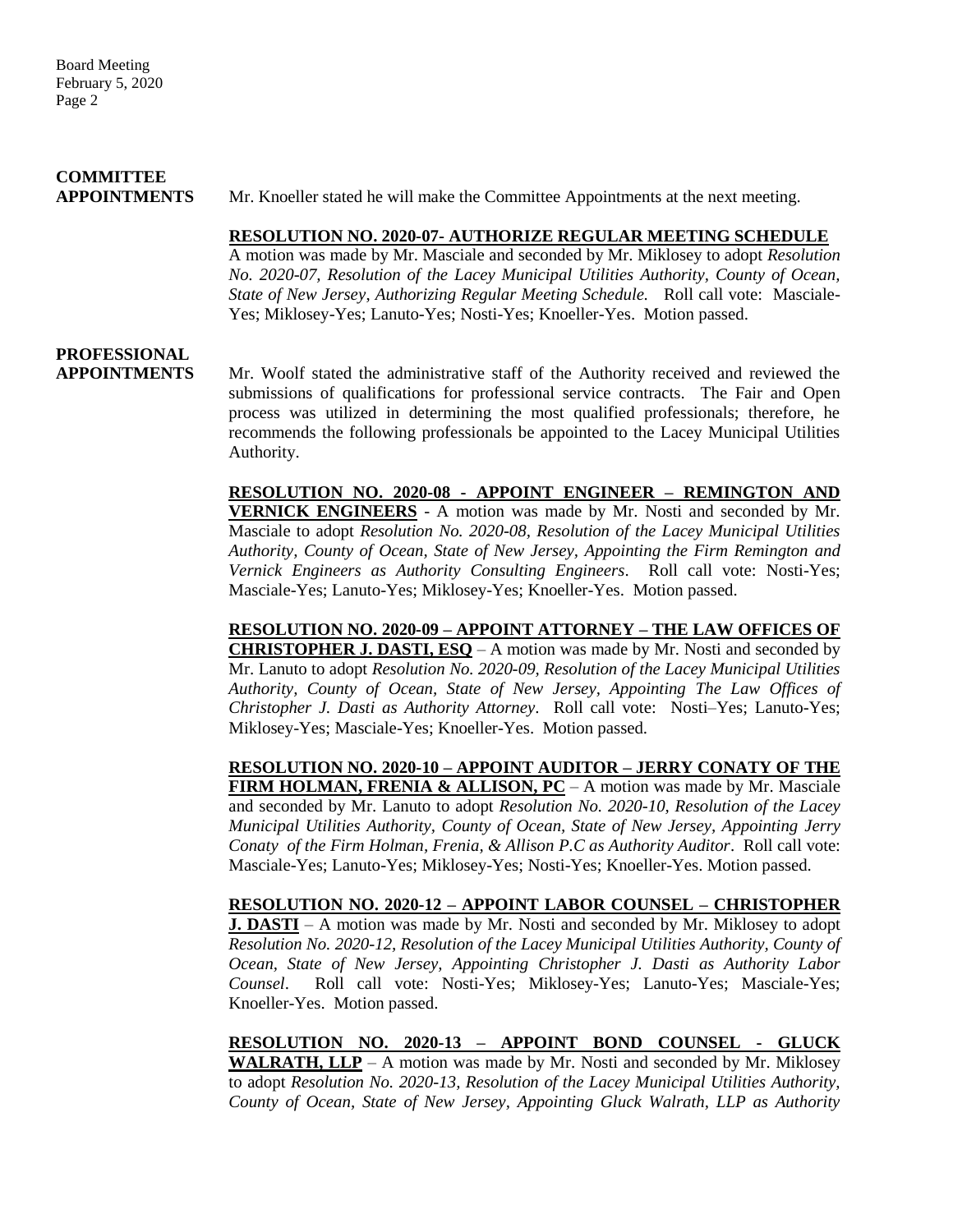*Bond Counsel.* Roll call vote: Nosti-Yes; Miklosey-Yes; Lanuto-Yes; Masciale-Yes; Knoeller-Yes. Motion passed.

**RESOLUTION NO. 2020-14 – APPOINT RISK MANAGEMENT CONSULTANT CONNOR STRONG COMPANIES, INC.** – A motion was made by Mr. Nosti and seconded by Mr. Miklosey to adopt *Resolution No. 2020-14, Resolution of the Lacey Municipal Utilities Authority, County of Ocean, State of New Jersey, Appointing Connor Strong Companies, Inc. as Authority Risk Management Consultant.* Roll call vote: Nosti-Yes; Miklosey-Yes; Lanuto-Yes; Masciale-Yes; Knoeller-Yes. Motion passed

**RESOLUTION NO. 2020-15 – APPOINT PUBLIC AGENCY COMPLIANCE OFFICER – EDWARD A. WOOLF** - A motion was made by Mr. Nosti and seconded by Mr. Miklosey to adopt *Resolution No. 2020-15, Resolution of the Lacey Municipal Utilities Authority, County of Ocean, State of New Jersey, Appointing Edward A. Woolf as Public Agency Compliance Officer, P.L. 1975, c. 127*. Roll call vote: Nosti-Yes; Miklosey-Yes; Lanuto-Yes; Masciale-Yes; Knoeller-Yes. Motion passed.

**RESOLUTION NO. 2020-16 – APPOINT PERSONNEL OFFICER – EDWARD A. WOOLF** – A motion was made by Mr. Masciale and seconded by Mr. Miklosey to adopt *Resolution No. 2020-16, Resolution of the Lacey Municipal Utilities Authority, County of Ocean, State of New Jersey, Appointing Edward A. Woolf as Personnel Officer*. Roll call vote: Masciale-Yes; Miklosey-Yes; Lanuto-Yes; Nosti-Yes; Knoeller-Yes. Motion passed.

**RESOLUTION NO. 2020-17 – APPOINT FUND COMMISSIONERS AND ALTERNATE FUND COMMISSIONER TO THE NEW JERSEY UTILITY AUTHORITIES JOINT INSURANCE FUND** – A motion was made by Mr. Nosti and seconded by Mr. Miklosey to adopt *Resolution No. 2020-17, Resolution of the Lacey Municipal Utilities Authority, County of Ocean, State of New Jersey, Appointing Fund Commissioners and Alternate Fund Commissioner for the New Jersey Utilities Authorities Joint Insurance Fund*. Roll call vote: Nosti-Yes; Miklosey-Yes; Lanuto-Yes; Masciale-Yes; Knoeller-Yes. Motion passed.

**RESOLUTION NO. 2020-18 – APPOINT COMPANY PHYSICIAN – WORKNET OCCUPATIONAL MEDICINE** – A motion was made by Mr. Masciale and seconded by Mr. Miklosey to adopt *Resolution No. 2020-18, Resolution of the Lacey Municipal Utilities Authority, County of Ocean, State of New Jersey, Appointing WORKNET Occupational Medicine as Company Physician*. Roll call vote: Masciale-Yes; Miklosey-Yes; Lanuto-Yes; Nosti-Yes; Knoeller-Yes. Motion passed.

**RESOLUTION NO. 2020-19 – APPOINT COMPUTER CONSULTANT – CSI COMPUTERS** – A motion was made by Mr. Miklosey and seconded by Mr. Masciale to adopt *Resolution No. 2020-19, Resolution of the Lacey Municipal Utilities Authority, County of Ocean, State of New Jersey, Appointing CSI Consultants Computer Consultant.* Roll call vote: Miklosey-Yes; Masciale-Yes; Lanuto-Yes; Nosti-Yes; Knoeller-Yes. Motion passed.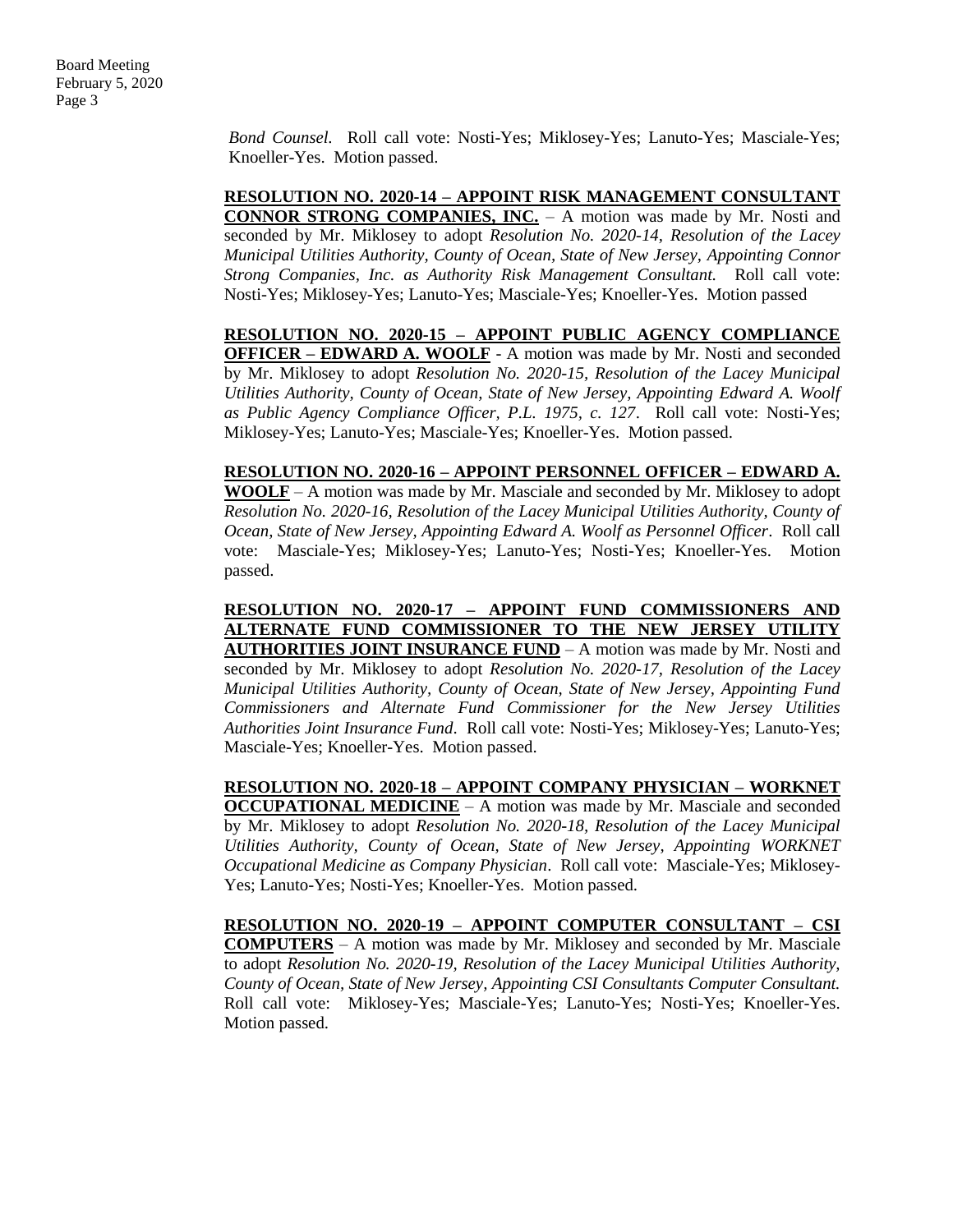**RESOLUTION NO. 2020-20 – APPOINT COMPANY ACCOUNTING CONSULTANT - WILLIAM E. ANTONIDES AND COMPANY**– A motion was made by Mr. Nosti and seconded by Mr. Masciale to adopt *Resolution No. 2020-20, Resolution of the Lacey Municipal Utilities Authority, County of Ocean, State of New Jersey, Appointing William E. Antonides and Company as Accounting Consultant.* Roll call vote: Nosti-Yes; Masciale-Yes; Lanuto-Yes; Miklosey-Yes; Knoeller-Yes. Motion passed.

**RESOLUTION NO. 2020-22 – APPOINT FINANCIAL ADVISOR – ACACIA FINANCIAL** – A motion was made by Mr. Masciale and seconded by Mr. Miklosey to adopt *Resolution No. 2020-22, Resolution of the Lacey Municipal Utilities Authority, County of Ocean, State of New Jersey, Appointing Acacia Financial Group.* Roll call vote: Masciale-Yes; Miklosey-Yes; Lanuto-Yes; Nosti-Yes; Knoeller-Yes. Motion passed.

## **APPROVAL**

**OF MINUTES Regular Meeting of January 8, 2020 -** A motion was made by Mr. Masciale and seconded by Mr. Miklosey to approve the minutes of the Regular Meeting of January 8, 2020. Roll call vote: Masciale-Yes; Miklosey-Yes; Lanuto-Yes; Nosti-Yes; Knoeller-Yes. Motion passed.

### **EXECUTIVE DIRECTOR'S**

**REPORT Cash Balance Report - Period Ending December 31, 2019** - Mr. Woolf summarized the cash balances for period ending December 31, 2018 as follows: Total cash balance for the unrestricted accounts were \$10,520,034.19, with earnings of \$21,193.51. Total cash balance for the restricted accounts held by the trustee were \$2,749,799.22, with earnings of \$8,600.77. Current period interest on the restricted and unrestricted accounts was \$29,794.28. Year-to-date earnings on all interest bearing accounts were \$280,487.09.

> **Resolution 2020-23 – Award Contract for Communitor Sewage Grinder** – On recommendation by the executive director, a motion was made by Mr. Nosti and seconded by Mr. Miklosey to adopt *Resolution 2020-23, Resolution of the Lacey Municipal Utilities Authority, County of Ocean, State of New Jersey, Awarding a Contract for the Communitor Sewage Grinder.* This contract was awarded to JWWC Environmental in the amount of \$35,002.99Roll call vote: Nosti-Yes; Miklosey-Yes; Lanuto-Yes; Masciale-Yes; Knoeller-Yes. Motion passed.

> **Resolution 2020-26 – Transfer of Funds 2019 Sewer and water Budget** – On recommendation by the executive director, a motion was made by Mr. Masciale and seconded by Mr. Nosti to adopt *Resolution 2020-26, Resolution of the Lacey Municipal Utilities Authority, County of Ocean, State of New Jersey, Authorizing Transfer of Funds, 2019 Water and Sewer Budget.* Roll call vote: Masciale-Yes; Nosti-Yes; Lanuto-Yes; Miklosey-Yes; Knoeller-Yes. Motion passed.

**BUSINESS**

**REPORT** The business report was submitted for review.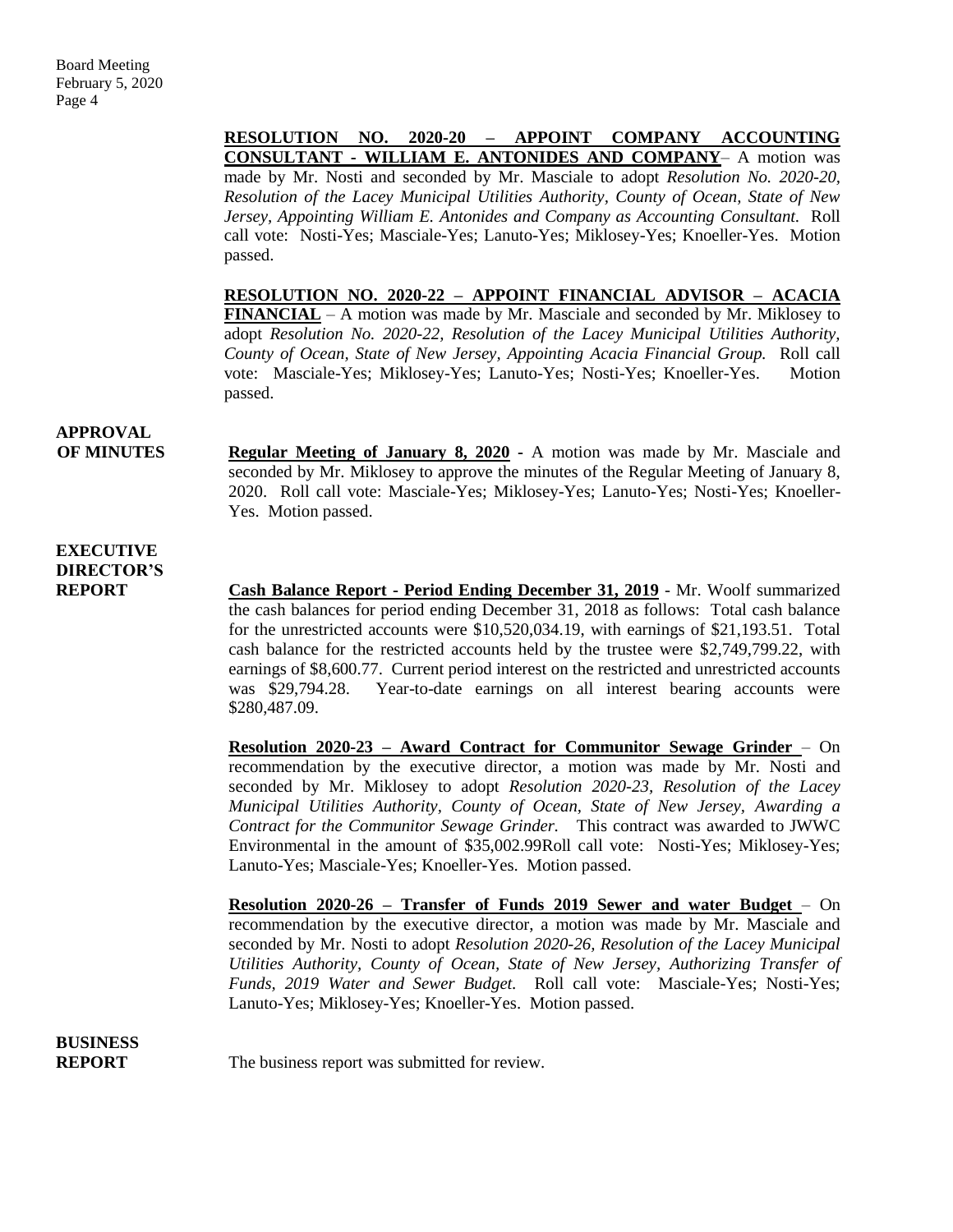## **ENGINEER'S**

**REPORT Resolution 2020-24 – Performance Guarantee Release – Sea Breeze at Lacey – Phase 2 – 100 Unit Apartment Building** – On recommendation by the Authority's engineer, a motion was made by Mr. Masciale and seconded by Mr. Miklosey to adopt *Resolution 2020-24, Resolution of the Lacey Municipal Utilities Authority, County of Ocean, State of New Jersey, Performance Guarantee Release, Sewer and Water, Sea Breeze at Lacey, Phase 2, 100 Unit Apartment Building, Block 1925.25, Lot 1.* Roll call vote: Masciale-Yes; Miklosey-Yes; Lanuto-Yes; Nosti-Yes; Knoeller-Yes. Motion passed.

> **Resolution 2020-22 – Accept Maintenance Bond – Release Performance Bond and Final Payment – North American Pipeline Services, LLC.** – On recommendation by the Authority's engineer, a motion was made by Mr. Miklosey and seconded by Mr. Nosti to adopt *Resolution 2020-22, Resolution of the Lacey Municipal Utilities Authority, County of Ocean, State of New Jersey, Acceptance of Maintenance Bond, Release of Performance Bond and Final Payment, Change Order No. 1, Cleaning & Televising Sewer System, North American Pipeline Services, LLC.* Roll call vote: Miklosey-Yes; Nosti-Yes; Lanuto-Yes; Masciale-Yes; Knoeller-Yes. Motion passed.

> **Resolution 2020-25 – Accept Maintenance Bond – Release Performance Bond and Final Payment – Shorelands Construction, Inc.** – On recommendation by the Authority's engineer, a motion was made by Mr. Masciale and seconded by Mr. Miklosey to adopt *Resolution 2020-25, Resolution of the Lacey Municipal Utilities Authority, County of Ocean, State of New Jersey, Release Performance Bonds and Final Payment, Accept Maintenance Bond, Shorelands Construction, Inc.* Roll call vote: Masciale-Yes; Miklosey-Yes; Lanuto-Yes; Nosti-Yes; Knoeller-Yes. Motion passed.

> **New Administration Building** – Mr. Dittenhofer stated his office issued final recommendation for payment and approval of maintenance bond.

> **Sanitary Sewer Rehabilitation** – Mr. Dittenhofer stated Notice of Award was issued to North American Pipeline Services, LLC in the amount of \$811,412.10.

> **Repainting of Tank No. 1** – Mr. Dittenhofer requested authorization to advertise to receive bids for interior and exterior painting of Tank No. 1. A motion was made by Mr. Masciale and seconded by Mr. Nosti authorizing Remington & Vernick to advertise and receive bids for interior and exterior painting of Tank No. 1. Roll call vote: Masciale-Yes; Nosti-Yes; Lanuto-Yes; Miklosey-Yes; Knoeller-Yes. Motion passed.

> **Column Investigation Well #7** – Mr. Dittenhofer requested authorization to advertise to receive bids for column investigation at Well No. 7. A motion was made by Mr. Lanuto and seconded by Mr. Miklosey authorizing Remington & Vernick to advertise and receive bids for column investigation at Well No. 7. Roll call vote: Lanuto-Yes; Miklosey-Yes; Nosti-Yes; Masciale-Yes; Knoeller-Yes. Motion passed.

> **Route 9 Watermain Extension** – Mr. Dittenhofer stated his office is preparing plans and specification for the Route 9 watermain extension.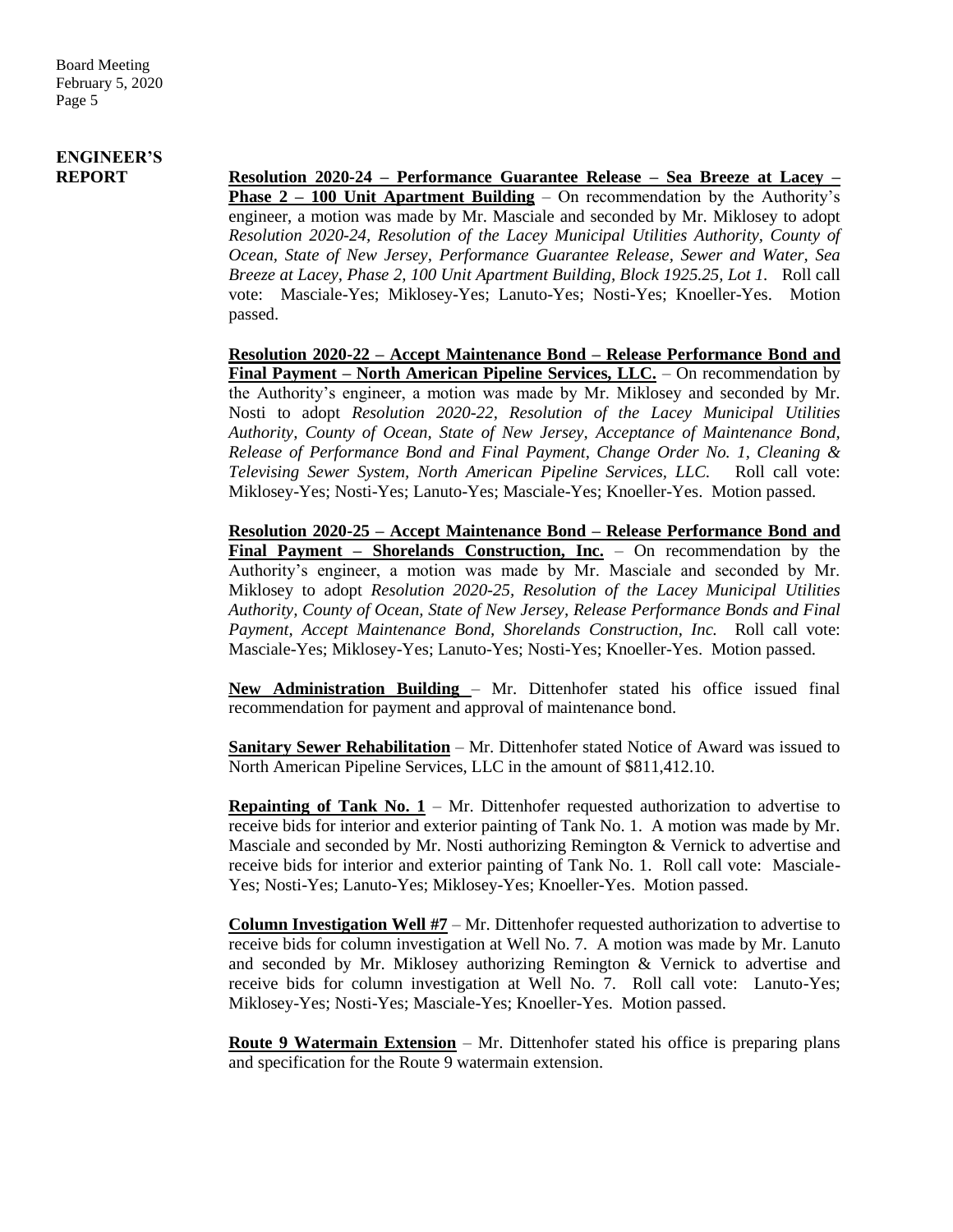Board Meeting February 5, 2020 Page 6

# **ATTORNEY'S**

**REPORT Sanitary Sewer Cleaning & Televising 2019** – A Resolution was prepared awarding the contract to the lowest bidder.

> **Communitor Sewage Grinder** – A letter recommending award of contract was submitted to the Authority.

> **Karchik Homes, LLC** – The performance bond was reviewed and the Authority was advised accordingly.

> **Sewer Rehab for Central Trunk Line** – A Resolution was prepared awarding the contract to the lowest bidder.

### **AUDITOR'S**

**REPORT Accountant's Status Report – Month Ended December 31, 2019** – Mr. Waldron reported sewer revenues had an unfavorable variance for the month, favorable on water. Sewer and water expenses had a favorable variance for the month and year-to-date. Sewer and water user charges had an unfavorable variance for the month.

### **CORRESPONDENCE**

**Emily Krai, Port St.** – Requesting relief of utility bill, due to high usage due to a toilet leak. Since the basis of the leak was a toilet issue, a waiver of the charges could not be supported and will offer a payment plan. A motion was made by Mr. Nosti and seconded by Mr. Miklosey to offer customer a payment plan to pay outstanding bill. Roll call vote: Nosti-Yes; Miklosey-Yes; Lanuto-Yes; Masciale-Yes; Knoeller-Yes. Motion passed.

**Brandon Deane, Laurel Blvd.** – Requesting reimbursement of Roto-rooter charges. Based upon the available information, reimbursement of plumbing charges cannot be warranted. The Authority is not responsible for expenses incurred by an outside company unless the Authority is first given notification of a service problem and the opportunity to resolve it.

**Walter Krzastek, Jersey City Court** – Requesting relief of utility bill, due to unexplained high usage. Since there is no evidence to support the excessive usage, the Board recommends customer's water meter be tested for accuracy.

## **OLD**

**BUSINESS** There was no old business to discuss.

### **NEW**

**BUSINESS** Mr. Knoeller reported Toll Brothers requested temporary storage space for their snow removal equipment, which is adjacent to the Authority's pumping station and their development. It was agreed to let them use the space behind the pumping station as long as the sub-contractor that would be using the space provide the Authority with their liability/workers compensation insurance.

### **PUBLIC BUSINESS/**

**COMMENT** There was no public comment.